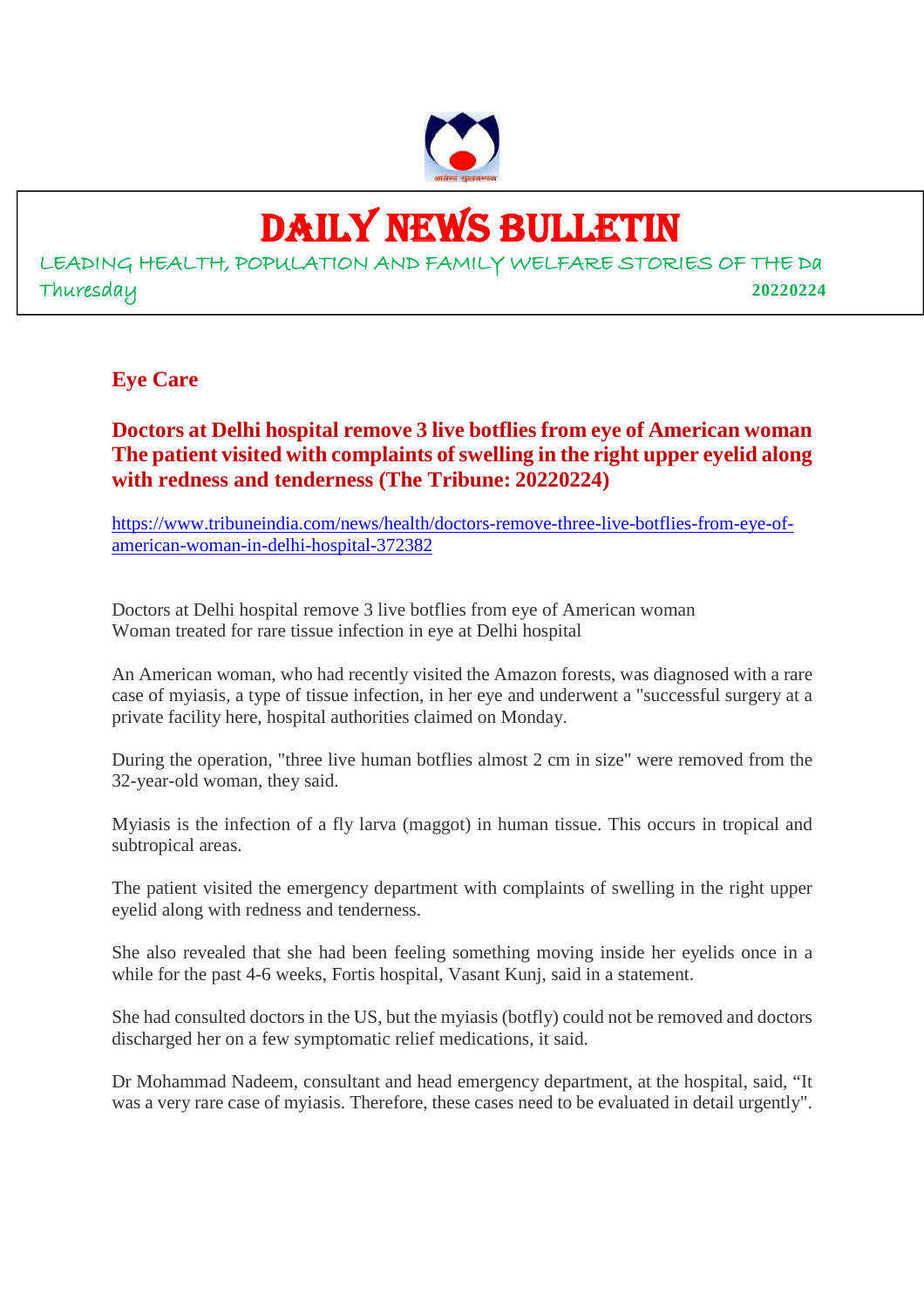"The US national is a traveller and had a history of visiting the Amazon jungle two months back. Suspecting foreign body from her history of travelling, and noticing movements inside her skin, diagnosis was done," he said.

Dr Narola Yanger from the surgery department proactively managed to remove "three live human botflies almost of 2 cm in size -- one from the right upper eyelid, second one from back of her neck and third from her right forearm," the statement said.

The surgery was completed in 10-15 minutes with all aseptic precautions, without any anesthesia. The woman was discharged on symptomatic prescribed medicines from the emergency department, it said.

Myiasis burrow into delicate membranes and feed on underlying structures. Such cases have been reported earlier too from tropical and subtropical areas like Central and South Americas and Africa, the statement said.

In India, such cases have been reported mostly from rural areas particularly in children where the botflies have entered through either nasal opening or musculoskeletal skin lesions, it claimed.

Had the yiasis not been removed, it could have caused considerable destruction of tissues, resulting in complications such as extensive erosion of nose, face, and orbit. This could have led to rare meningitis and death, doctors claimed.

## **COVID-19 vaccines against Omicron Study finds limited efficacy of COVID-19 vaccines against Omicron Says only individuals vaccinated with a third or booster dose of Covid vaccine form antibodies that can partially block Omicron (The Tribune: 20220224)**

https://www.tribuneindia.com/news/health/study-finds-limited-efficacy-of-covid-19 vaccines-against-omicron-372376

Study finds limited efficacy of COVID-19 vaccines against Omicron Photo for representational purpose only. Reuters file

People who are double-vaccinated and those who have recovered from infection by previous strains of the SARS-CoV-2 virus have virtually no antibody protection against the Omicron variant, according to a study.

The research, recently published in the journal Allergy, found that only individuals vaccinated with a third or booster dose of the COVID-19 vaccine form antibodies that can partially block Omicron.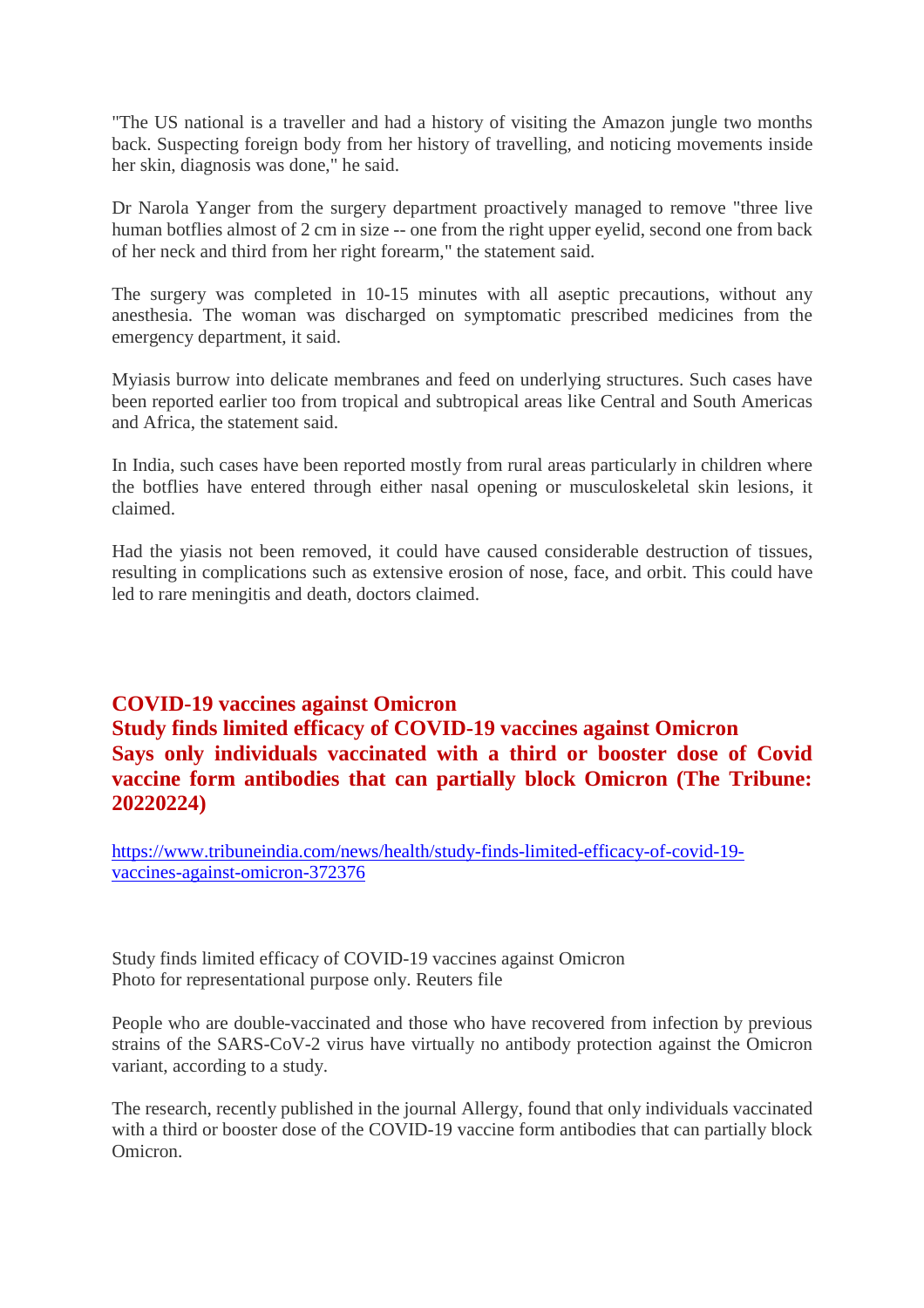Researchers from the Medical University of Vienna examined an Austrian subpopulation of vaccinated and recovered individuals for their antibody status and protection against the Wuhan, Delta and Omicron variants.

They adapted for Omicron a test developed for the previous variants, which investigates whether the virus can bind to the receptor on human cells via its receptor binding domain (RBD).

RBD is used by SARS-CoV-2 to enter human cells via the ACE2 receptor on cells.

The researchers also examined people who had received different vaccines and combinations currently licensed in Austria.

The findings show that both COVID-19 convalescent individuals and individuals who had been vaccinated twice developed antibody protection against Delta.

However, the antibodies were not able to block receptor binding domain against Omicron, the researchers said.

The study found that blockade of Omicron was better in those individuals who had received a third vaccination.

"The third vaccination developed protective antibodies in many individuals however, there is also a significant proportion (20 per cent) in whom no protection was established," said Rudolf Valenta, who led the research team.

The RBD differed only slightly in all previously known SARS-CoV-2 variants, so that infections with these and the currently available vaccines provided protection against the previous variants, the researchers said.

Omicron is the first variant that differs greatly from the previous variants in RBD, consequently infections with the previous variants and currently available vaccines provide little or no protection against Omicron, they said.

The researchers noted that the best protection would be to develop a broadly effective combination vaccine that protects against both the previous variants and Omicron.

"Until we have such a vaccine, only repeated vaccinations with the existing vaccines will provide some protection," Valenta said.

"The protective effect achieved by vaccination can be evaluated with special tests that can be rapidly adapted to new virus variants," the immunologist added.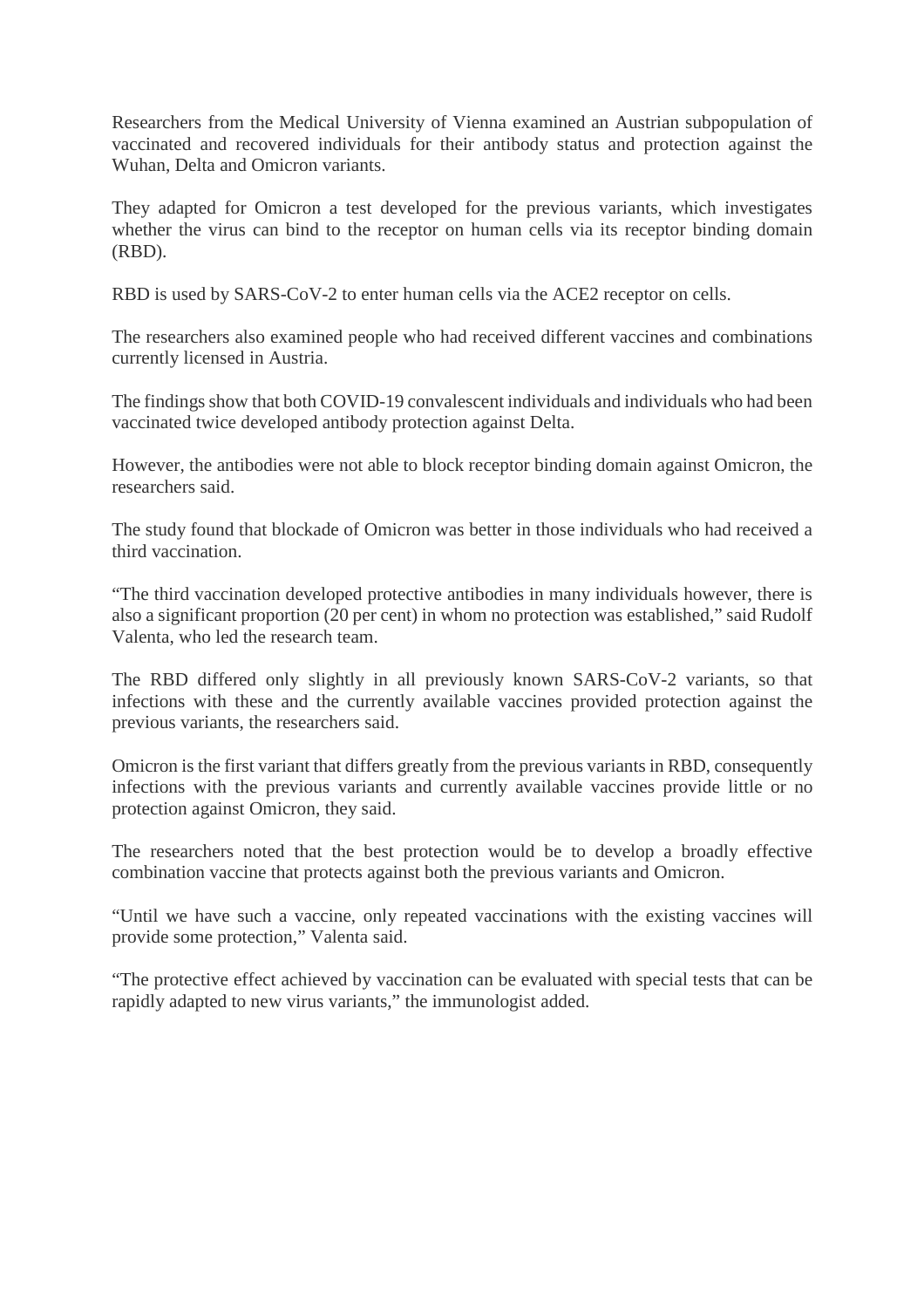#### **India's Covid vaccination drive**

## **Global reports hail India's Covid vaccination drive(The Tribune: 20220224) Reports acknowledge robustness of Indian vaccine drive and major challenges faced in their delivery and administration**

#### https://www.tribuneindia.com/news/nation/global-reports-hail-indias-vax-drive-372480

#### Global reports hail India's Covid vaccination drive

Two newly published global reports backed by Harvard Business School have acknowledged the robustness of the Indian Covid-19 vaccine drive and the major challenges the government faced in delivering and administering vaccines to a majority of its 1.3 billion people.

Released by Health Minister Mansukh Mandaviya today, reports of the Institute for Competitiveness (part of the global network of the Institute for Strategy and Competitiveness and affiliated to Harvard Business School), hail the Centre's initiative of working with the state governments to ensure free and equitable distribution and effective management of vaccine eagerness along with addressing vaccine hesitancy prevalent in certain pockets.

#### Centre's initiative

Reports of the Institute for Competitiveness highlight all crucial aspects that have contributed to the success of India's vaccine development & administration efforts

It mentions the scientific and phased approach in covering beneficiaries, starting with frontline workers and then expanding it to cover all adults

They say India aligned itself with the world and entered the Covid vaccine manufacturing race on March 11, 2020, with the ICMR and Bharat Biotech announcing a partnership to develop an indigenous vaccine.

Titled "Covid-19 — India's Vaccine Development Story" and "India's Covid-19 Vaccination Administration Journey", the reports highlight all crucial aspects that have contributed to the success of India's vaccine development and administration efforts, including manufacturing of indigenous vaccines, sturdy and timely procedures and protocols for approvals that ensured the safe administration of vaccination. It also mentions the scientific and phased approach in covering beneficiaries starting with health and frontline workers and the elderly with comorbidities and then expanding to cover all adults and eventually 15 to 18-year-olds.

He said, "This documentation records the world's largest vaccination drive — India's scientific capacity demonstrated by the development of indigenous vaccines; our ability to trace, test, treat and contain the infection spread."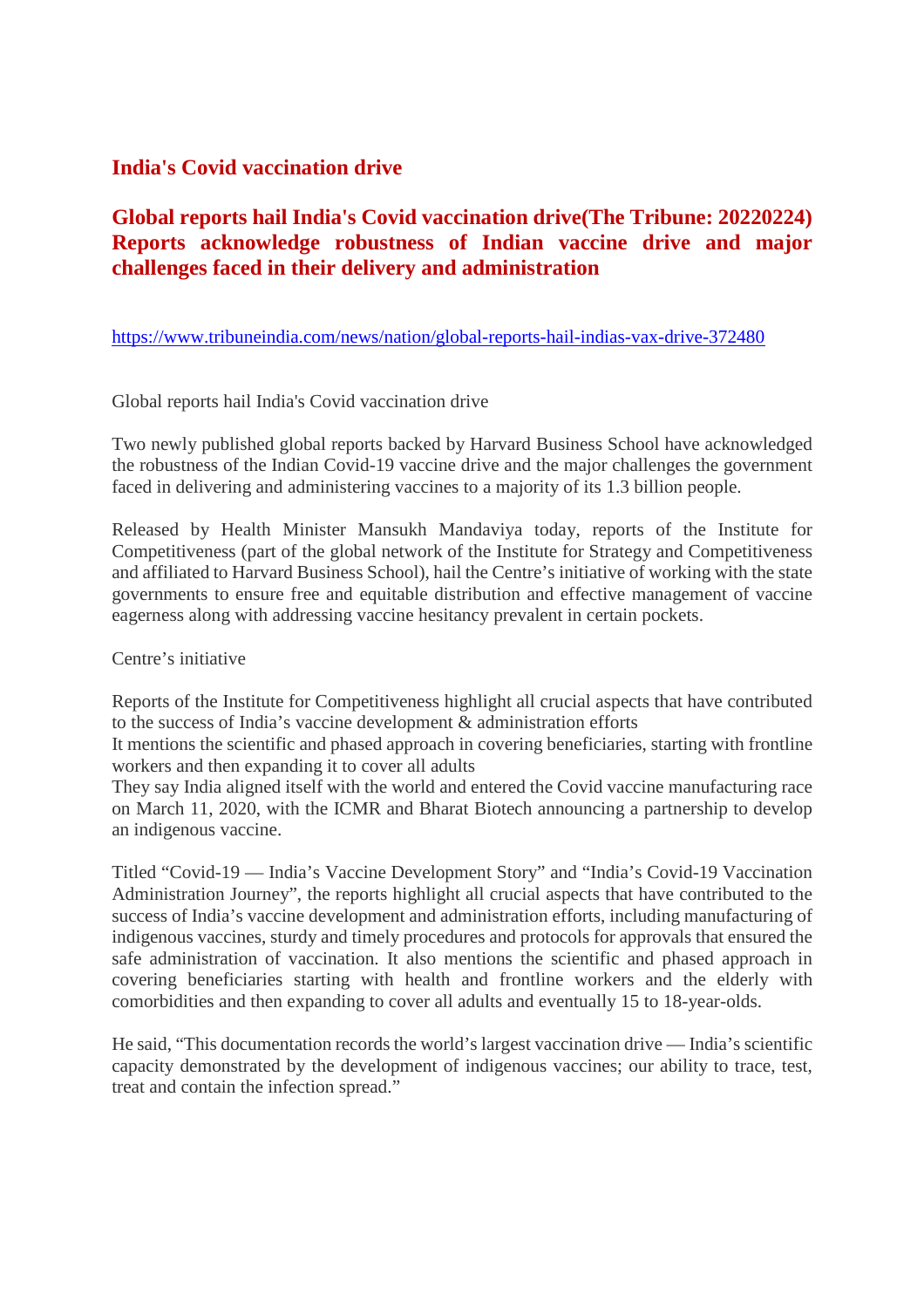#### **Door-to-door Covid vaccination**

## **Door-to-door Covid vaccination being done 3 days a week in Ludhiana Health workers will visit houses on Sunday, Monday & Tuesday (The Tribune: 20220224)**

https://www.tribuneindia.com/news/ludhiana/door-to-door-vaccination-being-done-3-days-aweek-in-ludhiana-372309

Door-to-door Covid vaccination being done 3 days a week in Ludhiana ASHA workers go door-to-door for Covid vaccination in Ludhiana.

With an aim to achieve 100 per cent Covid vaccination, door-to-door vaccination is being done by the Health Department. All those who have missed their second dose and those who are yet to get their first dose will be covered in the campaign.

Vaccination and adopting precautionary measures are the only protections against the virus. In Ludhiana district till now 108 per cent people have received their first dose, while 74.12 per cent have completed their vaccination by getting their second dose administered.

Three days have been reserved in the district for door-to-door campaign. Health workers will be visiting the houses on Sunday, Monday and Tuesday.

"ASHA workers, ANMs and Community Health Officers (CHOs) have been given the responsibility of going door to door. Plan has been chalked out for the areas where there is less vaccination among the masses. Teams will be going to such areas, creating awareness and motivating masses for vaccination," said Civil Surgeon Dr SP Singh.

An ASHA worker from a village near Samrala said they go to the areas where there is low vaccination in the record.

"The team members meet people, create awareness and encourage them for vaccination. We tell them about the benefits of vaccination and many people agree to get themselves vaccinated, despite being reluctant earlier due to some myths or reasons," said the ASHA worker.

Balbir Kaur from Atiana village said many in her village did not get themselves vaccinated as there was a rumour that anybody who gets vaccinated will die within three years.

"A team came to our village, educated us and told us that nothing of this sort will happen. He also showed us some videos after seeing which we realised that these vaccines are for our safety only," said she.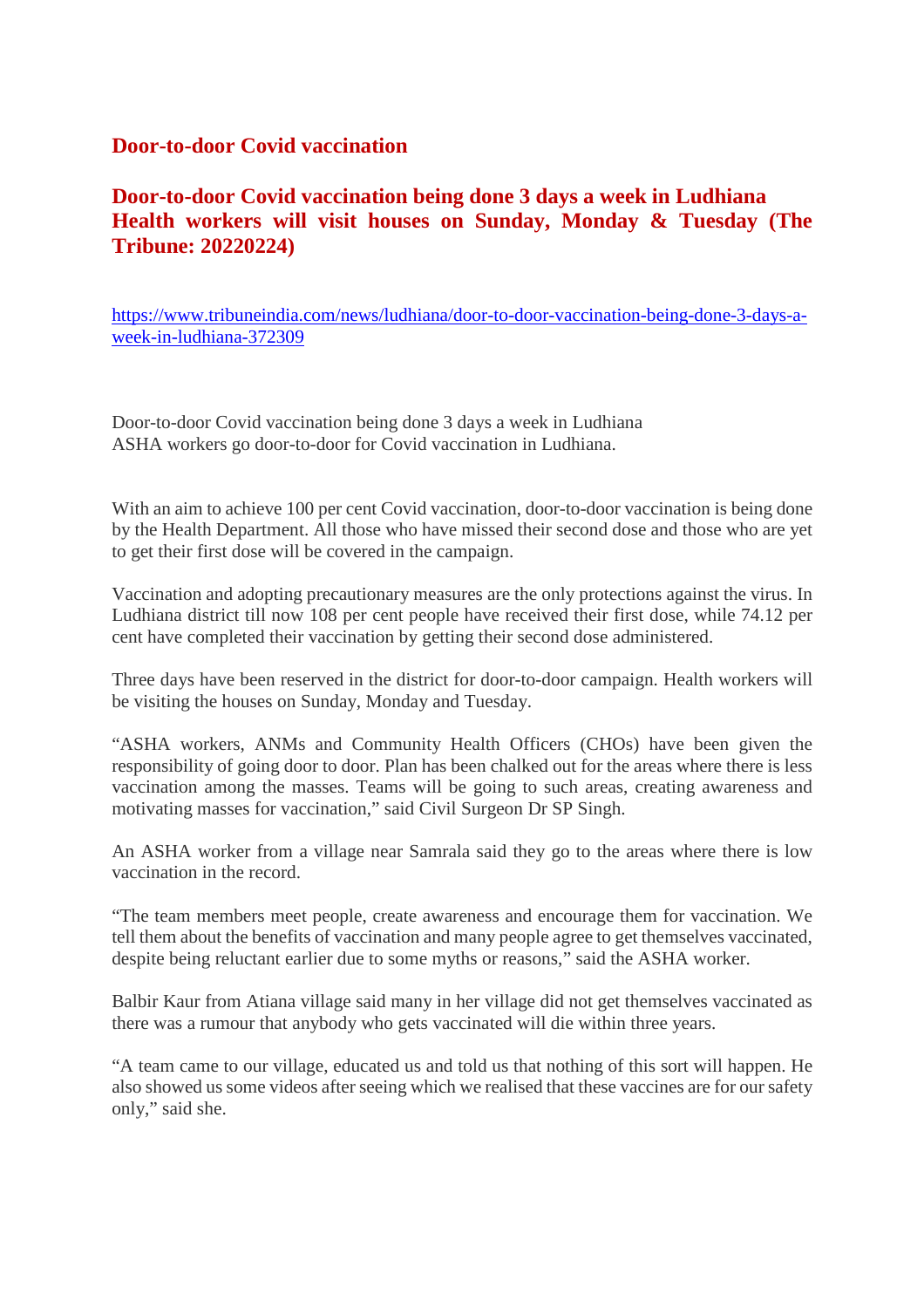#### **Active Covid cases**

## **Active Covid cases in India settle below 2 lakh after 49 days(The Tribune: 20220224) 13,405 new cases, 235 more deaths**

https://www.tribuneindia.com/news/nation/active-covid-cases-in-india-settle-below-twolakh-after-49-days-372056

Active Covid cases in India settle below 2 lakh after 49 days Photo for representation purposes. Tribune

India added 13,405 new coronavirus infections in a single day, taking the virus tally to 4,28,51,929, while the active cases dipped below two lakh after 49 days, according to the Union Health Ministry data updated on Tuesday.

The death toll climbed to 5,12,344 with 235 fresh fatalities, the data updated at 8 am stated.

The daily Covid cases have remained below one lakh for 16 consecutive days.

The active cases declined to 1,81,075 comprising 0.42 per cent of the total infections, while the national recovery rate had further improved to 98.38 per cent, the ministry said.

A reduction of 21,056 cases has been recorded in the active caseload in 24 hours.

The daily positivity rate was recorded as 1.24 per cent while the weekly positivity rate as 1.98 per cent, according to the ministry.

The number of people who have recuperated from the disease surged to 4,21,58,510, while the case fatality rate was recorded as 1.2 per cent.

The cumulative doses administered in the country so far under the nationwide vaccination drive has exceeded 175.83 crore.

The 235 new fatalities include 128 from Kerala and 21 from Karnataka.

A total of 5,12,344 deaths have been reported so far in the country including 1,43,586 from Maharashtra, 64,273 from Kerala, 39,816 from Karnataka, 37,981 from Tamil Nadu, 26,105 from Delhi, 23,435 from Uttar Pradesh and 21,143 from West Bengal.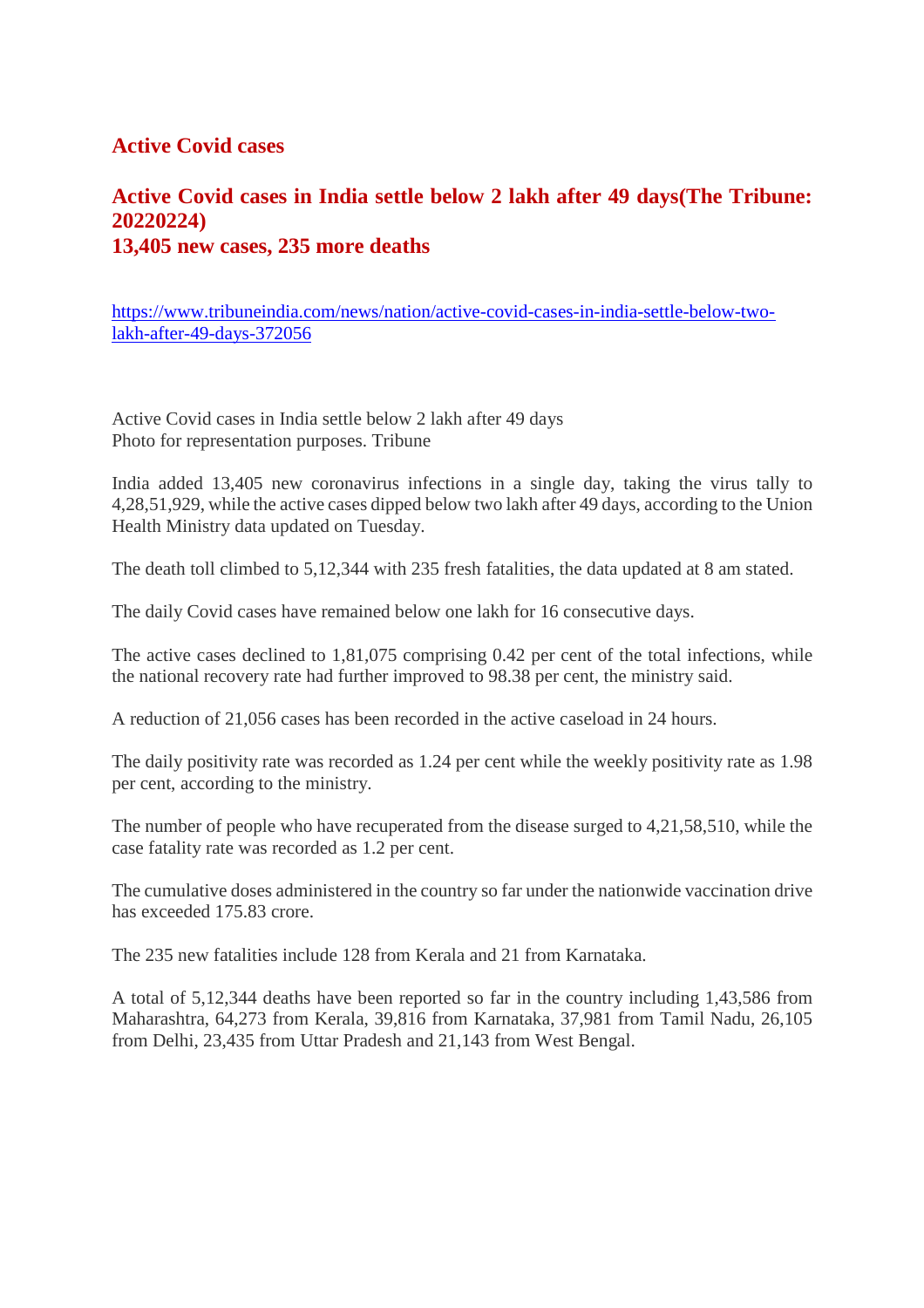## **New 3D printed vaccine patch**

## **New 3D printed vaccine patch offers greater protection than jabs (The Hindu: 20220224)**

The ease of using a vaccine patch may also lead to higher vaccination rates, according to the researchers.

The ease of using a vaccine patch may also lead to higher vaccination rates, according to the researchers. | Photo Credit: Photo by special arrangement

The ease and effectiveness of the new vaccine may lead to a new way to deliver vaccines that is painless, less invasive than a shot with a needle and can be self-administered.

Scientists have developed a three-dimensional (3D) printed vaccine patch that provides greater protection than a typical immunisation shot.

(Sign up to our Technology newsletter, Today's Cache, for insights on emerging themes at the intersection of technology, business and policy. Click here to subscribe for free.)

The team at Stanford University and the University of North Carolina at Chapel Hill (UNC) in the US applied the vaccine patch directly to the skin of animals, which is full of immune cells that vaccines target.

The resulting immune response from the patch was 10 times greater than vaccine delivered into an arm muscle with a needle jab, according to the study published in the journal Proceedings of the National Academy of Sciences.

The technique uses 3D-printed microneedles lined up on a polymer patch and barely long enough to reach the skin to deliver vaccine.

"In developing this technology, we hope to set the foundation for even more rapid global development of vaccines, at lower doses, in a pain- and anxiety-free manner," said lead study author Joseph M De Simone, professor at Stanford University.

The ease and effectiveness of the new vaccine may lead to a new way to deliver vaccines that is painless, less invasive than a shot with a needle and can be self-administered.

Also Read | Fake COVID-19 vaccination certificates sold on Telegram for \$75, says U.S.- Israeli cybersecurity firm

Study results show the vaccine patch generated a significant T-cell and antigen-specific antibody response that was far greater than an injection delivered under the skin.

That increased immune response could save vaccines doses as a microneedle vaccine patch uses a smaller dose to generate a similar immune response as a vaccine delivered with a needle, the researchers said.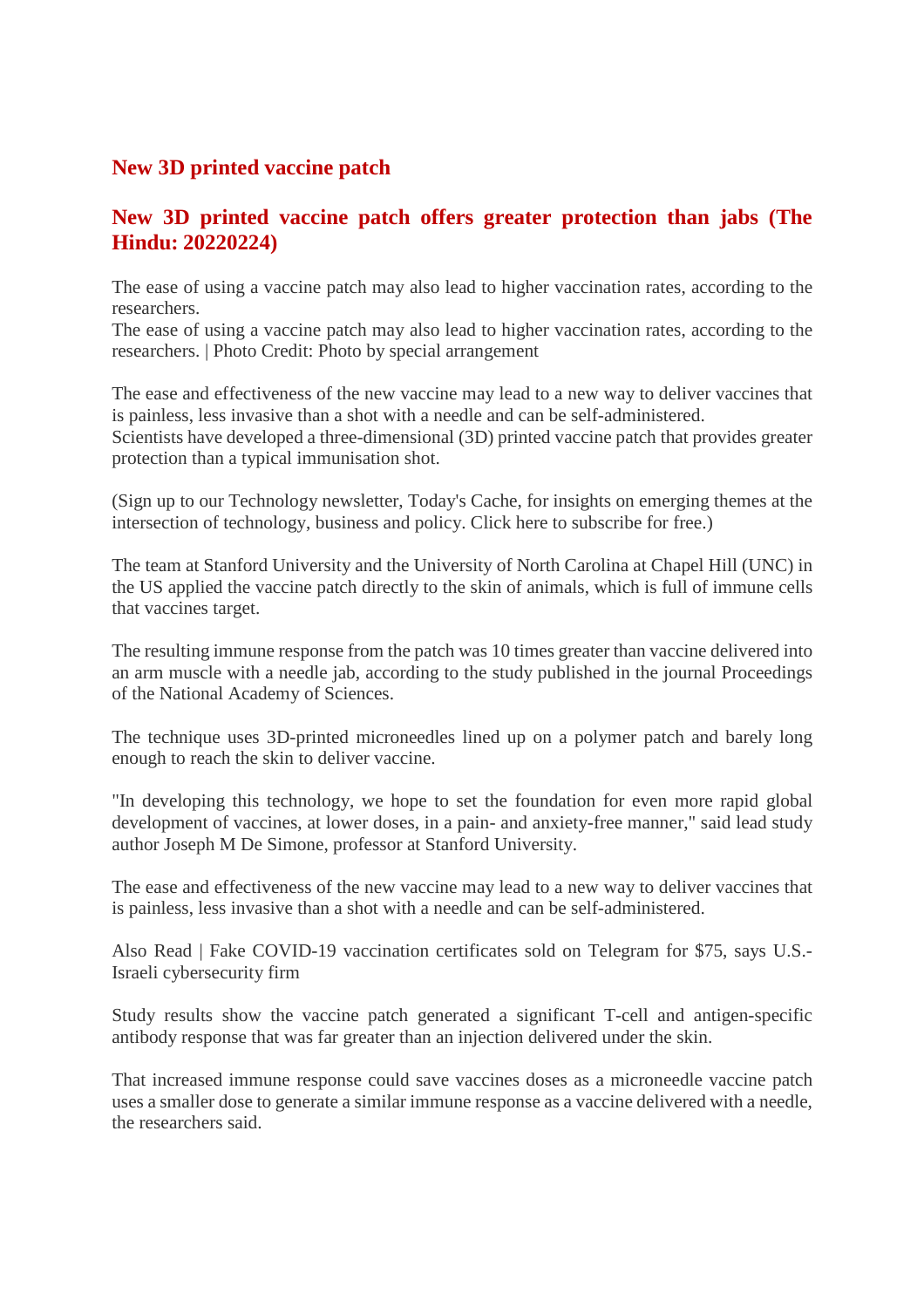"Our approach allows us to directly 3D print the microneedles which gives us lots of design latitude for making the best microneedles from a performance and cost point-of-view," said lead study author Shaomin Tian, researcher at the UNC School of Medicine.

The study overcomes some past challenges - through 3D printing, the microneedles can be easily customised to develop various vaccine patches for flu, measles, hepatitis or COVID-19 vaccines.

The COVID-19 pandemic has been a stark reminder of the difference made with timely vaccination. However, getting a vaccine typically requires a visit to a clinic or hospital.

Also Read | Google to offer COVID-19 vaccine slot details through Search, Maps, Assistant

The researchers said there are issues that can hinder mass vaccination - from cold storage of vaccines to needing trained professionals who can give the shots.

The vaccine patches, which incorporate vaccine-coated microneedles that dissolve into the skin, could be shipped anywhere in the world without special handling and people can apply the patch themselves, they said.

The ease of using a vaccine patch may also lead to higher vaccination rates, according to the researchers.

The team is now formulating RNA vaccines, like the Pfizer and Moderna COVID-19 vaccines, into microneedle patches for future testing.

## **Health Minister**

## **COVID-19 vaccines showed India's prowess: Health Minister (The Hindu: 20220224)**

https://www.thehindu.com/news/national/mansukh-mandaviya-releases-reports-on-indiascovid-vaccination-journey-says-jabs-showed-ourprowess/article65077344.ece?homepage=true

Nation addressed crisis, generated blueprint for the world for future health emergencies, says report.

Prioritisation of population groups, procurement strategies, pricing, cold-chain management and issues of logistics were some of the questions the Government of India needed to tackle for the success of the COVID-19 vaccination journey said a set of two reports – 'COVID-19- India's Vaccine Development Story' and 'India's COVID-19 Vaccination Administration Journey' — released by Union Health Minister Mansukh Mandaviya on Wednesday.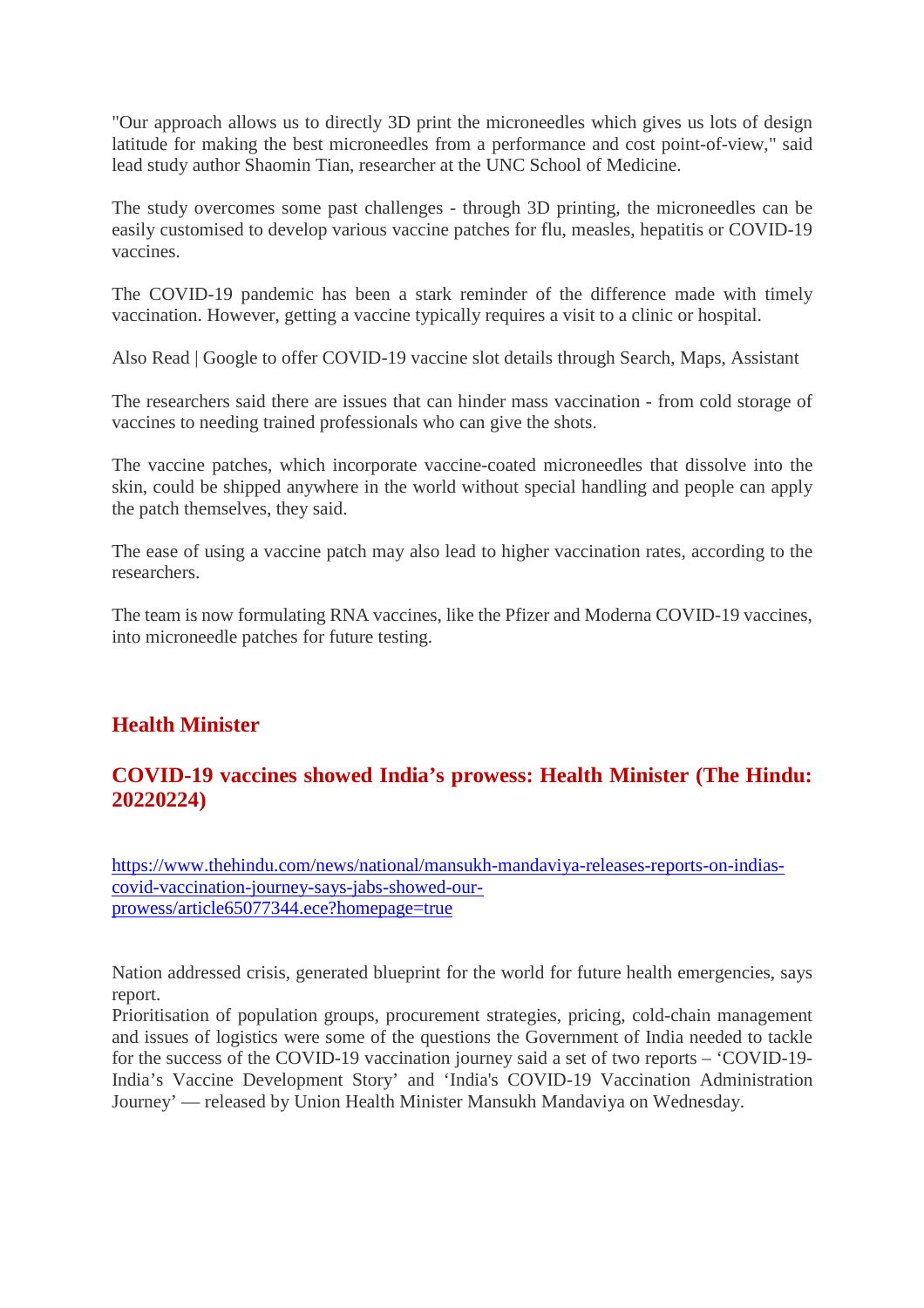The reports have been compiled by the Institute for Competitiveness, India which is part of the global network of the Institute for Strategy and Competitiveness and affiliated to Harvard Business School.

Speaking on the occasion, Health Minister Dr. Mandaviya said that these reports document the massive efforts that have been undertaken by India, during the world's largest vaccination drive.

"India's scientific capacity demonstrated by the development of many indigenous vaccines, which have been approved by the WHO; our ability to trace, test, treat and contain the infection spread through a strong surveillance network; the solidarity displayed by our healthcare professionals, frontline workers and citizens, coupled with collaboration with States and other ministries, have made the COVID-19 vaccination drive successful," said the Minister.

"The institute studies competition and its implications for company strategy, the competitiveness of nations, regions and cities and thus generates guidelines for businesses and those in governance and suggests solutions for socio-economic problems,'' said Amit Kapoor, chair, Institute for Competitiveness at the release.

The report states that India's advantageous global position as a leading vaccine manufacturer, and in contrast, a vulnerable developing nation in the face of the pandemic, made India a unique case and its journey of COVID-19 vaccine development and delivery is worth documenting.

#### ALSO READ

A moment to savour for India's public health system

Through both the processes of indigenous development and manufacture of vaccines through technology transfer, India was able to prepare two vaccines for its inoculation drive by the end of the year 2020 — Covaxin and Covishield, said the reports.

It added that India's battle against the COVID-19 pandemic did not end with the successful development of the vaccines.

"An equally huge challenge was the delivery of vaccines to over 1.3 billion people of India. Ensuring fair and equitable distribution was another challenge and the prevalence of vaccine eagerness coupled with pockets of vaccine hesitancy due to the immense size and heterogeneity of the population further complicated the process,'' it said.

As per the report, India followed two strategic choices in COVID-19 vaccine development where one of the choices was to foster indigenous vaccine development. Stating that since India possessed the capacity and expertise to develop an indigenous vaccine, the Indian Government decided to incentivise innovation in this field.

"The Drug Discovery Hackathon 2020 (DDH2020), India's first ever national initiative for supporting drug discovery process, launched on 2nd July, 2020 was one of the initiatives in this direction. GoI's ₹100 crores allocation from the PM-CARES fund and "Mission COVID Suraksha" gave further boost to indigenous innovators,'' it said.

Also coming in for positive reaction was the Central government's decision to push collaborations between Indian pharmaceutical companies and global vaccine candidates for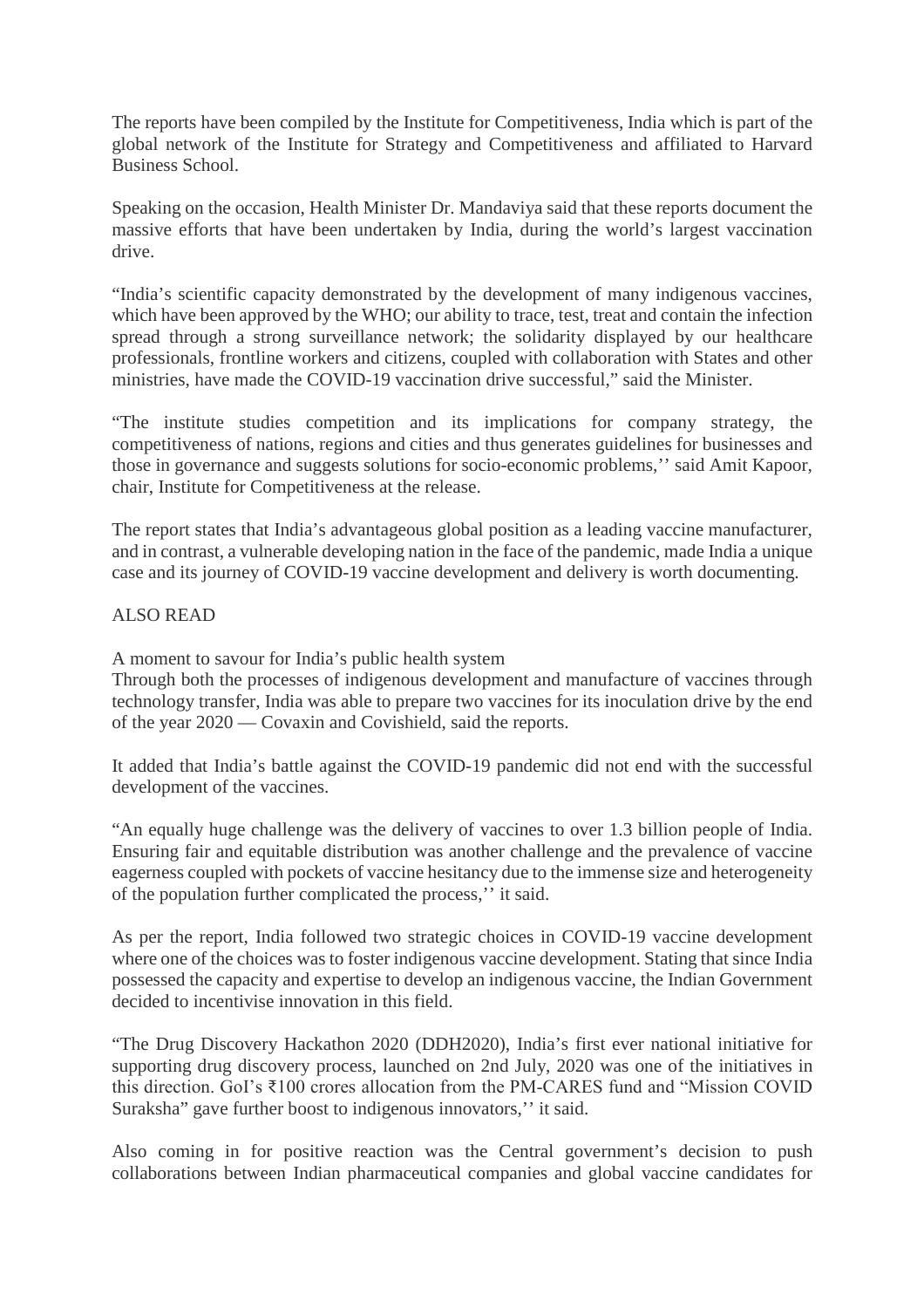India trials, technology transfer and mass manufacturing in India in case of global approvals and launch.

Going for technology transfer agreements, according to the report, took the pressure off of indigenous vaccine developers and helped in hedging the risks related to vaccine development.

"In addition, early-stage tie-ups gave an opportunity to test potential vaccines in the country, which helped gauge the risks early as well as gave a push to the concerned regulatory body to ease up regulatory pathways,'' said the report.

#### **Health Care Services**

## **Hospitals asked to discontinue testing of asymptomatic patients prior to hospitalisation, surgeries (The Hindu: 20220224)**

https://www.thehindu.com/news/national/karnataka/hospitals-asked-to-discontinue-testingof-asymptomatic-patients-prior-to-hospitalisationsurgeries/article65078318.ece?homepage=true

After recently directing all hospitals to start both COVID and non-COVID services, the State Government on Wednesday instructed hospitals to discontinue routine COVID-19 testing of clinically asymptomatic persons prior to hospitalization (regular and day care) and other procedures.

This is based on the ICMR's recent advisory on purposive testing strategy. The State's Technical Advisory Committee (TAC) had also recommended the practice of testing all asymptomatic patients before hospitalization and surgeries should be stopped. However, testing of symptomatic persons should be continued, stated a circular issued here.

Meanwhile , Karnataka on Wednesday reported 667 new cases of COVID-19 taking the total to 39,38,699. Bengaluru Urban recorded 368 cases. The day's test positivity rate in the State reduced to 0.91%.

With 21 deaths, the State's toll rose to 39,866. With this, the day's Case Fatality Rate (CFR) touched 3.14%. This is apart from 37 deaths of patients due to non-COVID-19 reasons.

As many as 1,674 persons were discharged on Wednesday taking the total recoveries to 38,89,418. Active cases fell below 10,000 touching 9,378.

As many as 72,915 tests were conducted in the last 24 hours, including 54,483 RT-PCR tests. With this, the total number of tests rose to  $6.42,13.345$ .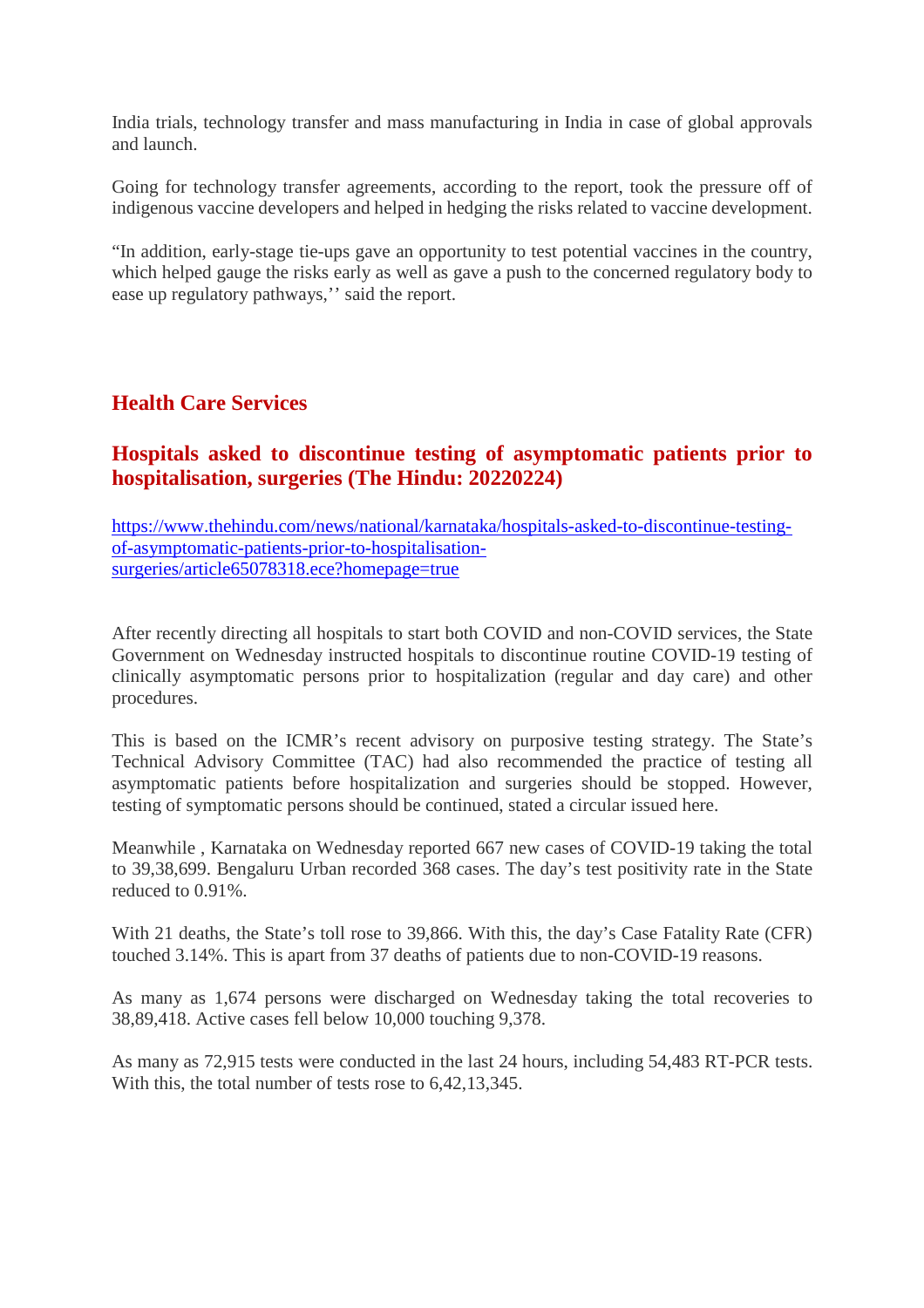## **Coronavirus live Coronavirus live | Novavax starts shipping COVID-19 vaccines to EU states (The Hindu: 20220224)**

https://www.thehindu.com/news/national/coronavirus-live-novavax-starts-shipping-covid-19 vaccines-to-eu-states/article65079529.ece?homepage=true

A health technician collecting samples from a woman for COVID-19 test at a testing centre at Tummalapalli Kalakshetram in Vijayawada on Wednesday

A health technician collecting samples from a woman for COVID-19 test at a testing centre at Tummalapalli Kalakshetram in Vijayawada on Wednesday | Photo Credit: K.V.S. GIRI

The cumulative number of COVID-19 vaccine doses administered in the country crossed 176.47 crore on Wednesday, the Union health ministry said

Prioritisation of population groups, procurement strategies, pricing, cold-chain management, and issues of logistics was some of the questions the Government of India needed to tackle for the success of the COVID-19 vaccination journey said a set of two reports – 'COVID-19- India's Vaccine Development Story' and 'India's COVID-19 Vaccination Administration Journey' — released by Union Health Minister Mansukh Mandaviya on Wednesday.

You can track coronavirus cases, deaths and testing rates at the national and State levels here. A list of State Helpline numbers is available as well.

Here are the latest updates

#### INTERNATIONAL

Sanofi, GSK to seek authorisation for COVID-19 vaccine

Drugmakers Sanofi and GlaxoSmithKline said Wednesday they will seek regulatory approval for a new COVID-19 vaccine after human trials showed it provided a high level of protection against the disease.

Late-stage trials found that two doses of the vaccine were about 58% effective in preventing infection and 75% effective in preventing moderate to severe disease, the companies said in a statement. A separate study on the vaccine's use as a booster showed that it "induced a significant increase in neutralizing antibodies,'' they said. -AP

#### INTERNATIONAL

AstraZeneca signs deal with Canada for 100,000 doses of COVID-19 drug AstraZeneca plc signed an agreement with Canada for 100,000 doses of its antibody therapy for prevention of COVID-19 in some high-risk patients, the country's government said on Wednesday.

AstraZeneca's Evusheld is under review by Health Canada for use as a preventive treatment against the disease in those who are immunocompromised. - Reuters

INTERNATIONAL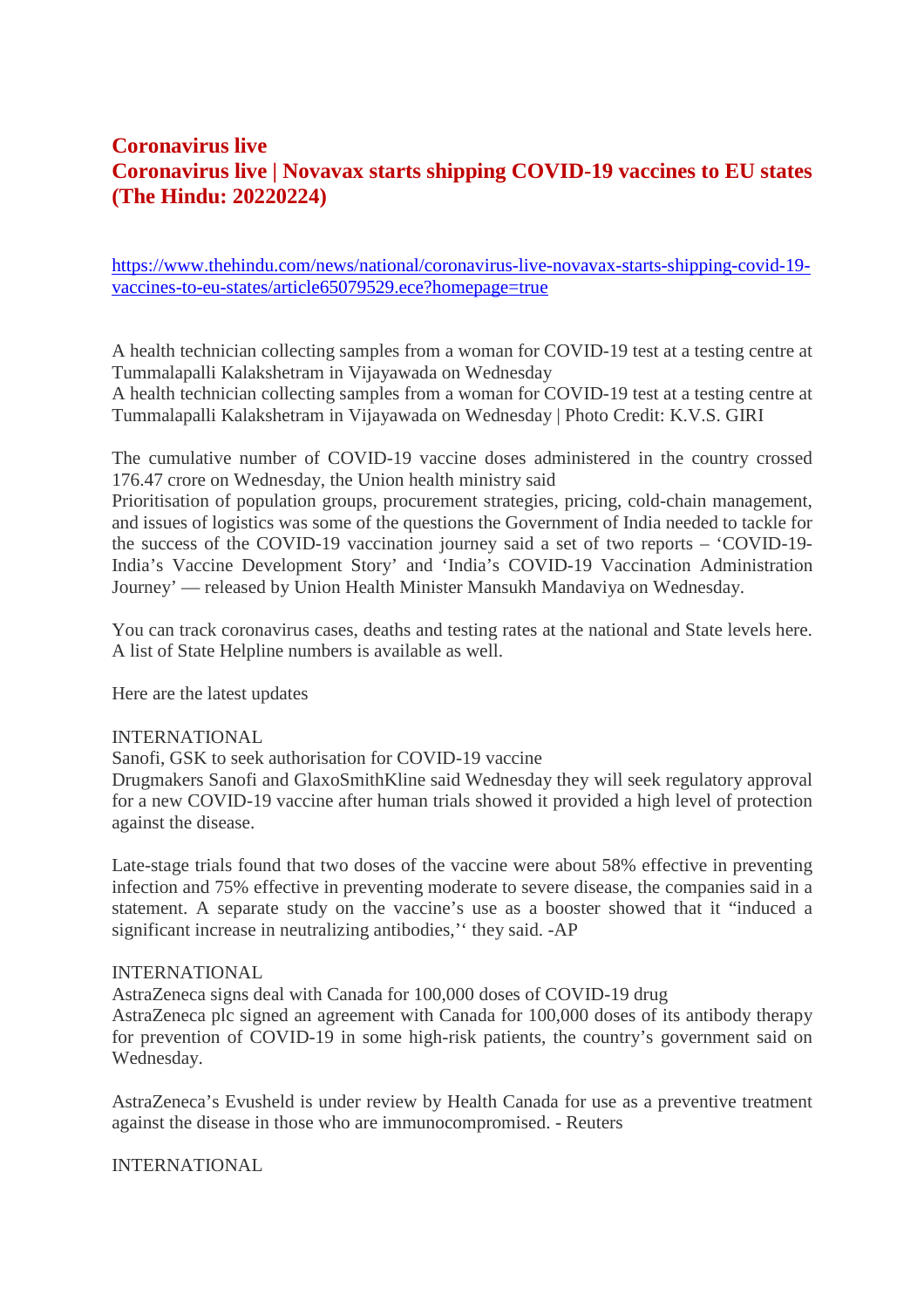Swiss to donate up to 15 million COVID-19 vaccine doses

Switzerland will donate up to 15 million COVID-19 vaccine doses to other countries by the middle of this year, having secured more than enough to cover its own population of around 8.7 million, the government said on Wednesday.

Around 34 million doses of vaccine will be available to Switzerland in 2022 - 20 million in the first half of the year and 14 million in the second, the cabinet said. - Reuters

#### INTERNATIONAL

Novavax starts shipping COVID-19 vaccine to EU states

Novavax Inc said on Wednesday it had started shipping doses of its COVID-19 vaccine to European Union member states, with France, Austria and Germany expected to be the first to receive the shots in the coming days.

Shipments of Nuvaxovid to additional EU member states from the company's Netherlands distribution center are expected to quickly follow, adding to the stockpile of the region as it struggles with a surge in infections due to the Omicron variant. - Reuters

#### INTERNATIONAL

WHO announces 2nd hub for training countries to make COVID-19 vaccines The World Health Organization said on Wednesday it has set up a hub in South Korea to train low- and middle-income countries to produce their own vaccines and therapies, and is expanding its COVID-19 vaccine project to a further five nations.

The new training hub comes after the U.N. agency set up a technology transfer hub in Cape Town, South Africa, last year to give companies from poor and middle-income countries the know-how to produce COVID-19 vaccines based on mRNA technology. -Reuters

#### KARNATAKA

With more oxygen plants commissioned, State-run hospitals in Karnataka now have surplus Although the third wave has not seen any rise in demand for oxygen, the State is continuing its efforts to augment its oxygen generation infrastructure under CSR funds from the private sector.

On Tuesday, Health and Medical Education Minister K. Sudhakar inaugurated a pressure swing adsorption (PSA) oxygen generation plant with a capacity of 960 tonnes in K.C General Hospital.

#### **Anxiety**

#### **Focus on things within your power to better deal with feelings of anxiety (The Indian Express: 20220224)**

Self-validation and compassion are two keys to a happy life

https://indianexpress.com/article/lifestyle/life-positive/dealing-with-anxiety-for-a-happy-life-7717640/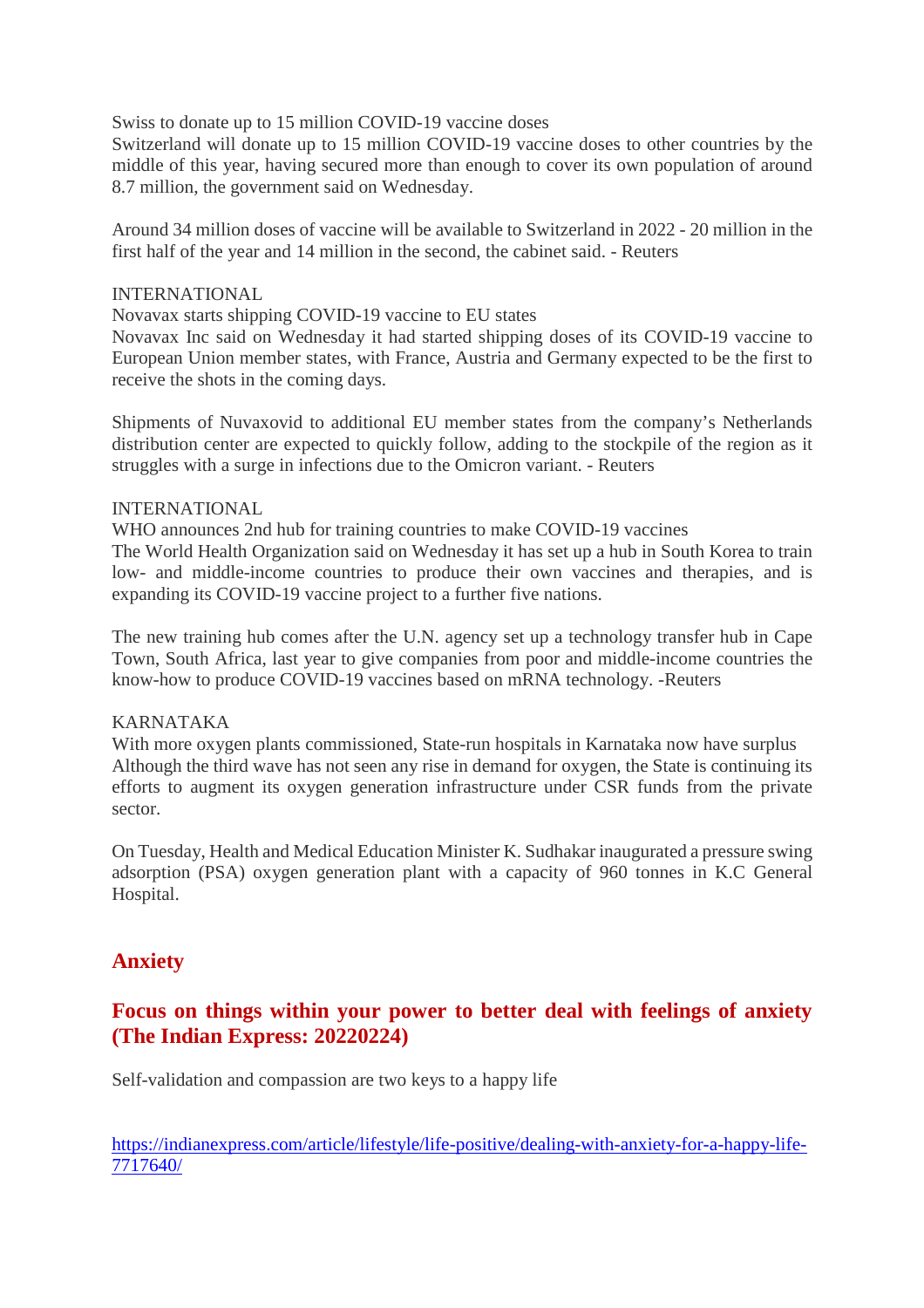Anxiety has taken a toll on many peoples mental health and lives. (Representative photo/ Pixabay)

Anxiety and overthinking have taken a toll on most of us. Some think it'll get better by helping someone else, others just over-analyze a small thing and start getting anxious. The real question is why does it affect so many of us much?

Jesse Giunta Rafeh, a psychotherapist and certified success coach, shares her views in a TEDx Talk.

She says that a normal "how are you doing", has let her clients bring up their underlying anxiety. "Over the past 15 years, I've noticed a generational shift in what young people think they need in their lives in order to be happy. It has shifted from buying a Benz or an expensive luxury bag for being happy to having a job or making a difference in the world."

She says, "These are the genuine hopes of a generation that wants to make the world a better place to live in. But what happens when big dreams meet reality anxiety, low self-worth, panic attacks, and a crippling sense of doom. It turns out big dreams get weighted down by big expectations."

ALSO READ |Living with anxiety: Watch this motivational talk by a therapist

Reality has overburdened us so much that we are not able to work for our dreams. There are a lot of "shoulds" while working towards something. She gives a few instances like "…I need to have the perfect relationship but if I can't have that then I need to have the perfect uncoupling and I need to work harder than my peers and make time for networking and cultivating hobbies…"

Jesse has a different view on why we need these internal goals or "shoulds" for happiness. "Our brains are not wired to be happy our brains are not wired to be happy; they're wired for survival to protect us." Many technologies and things have come up for helping with anxiety, but then more and more people are seeking help.

She says a lot of people are in a constant spiral with anxiety and say "it's so stupid I'm having feelings about this. Why can't I just get over it?" She says that self-reflection is important to understand the reason behind anxiety. "When we give ourselves compassion and love, that's when we start to have a better understanding of ourselves and that's when we can start using anxiety to our benefit."

ALSO READ |'Inspiration is a beautiful and powerful thing; when you have it, just seize it': Naval Ravikant

Although she recommends practising gratitude, but says it focuses on external factors. She explains that compassion eliminates anxiety, not gratitude, and adds, "You focus on the things within your power and within your control your cultivating self-love because the better we feel about ourselves. The more empowered and confident we become and that's when we're using anxiety in a productive way."

She concludes by saying, "Instead of running from anxiety or masking it or trying to beat it into submission, is that you actually deal with it. Practicing self-appreciation allows you to see more and more of who you are and who you have the potential to be. But whether it's through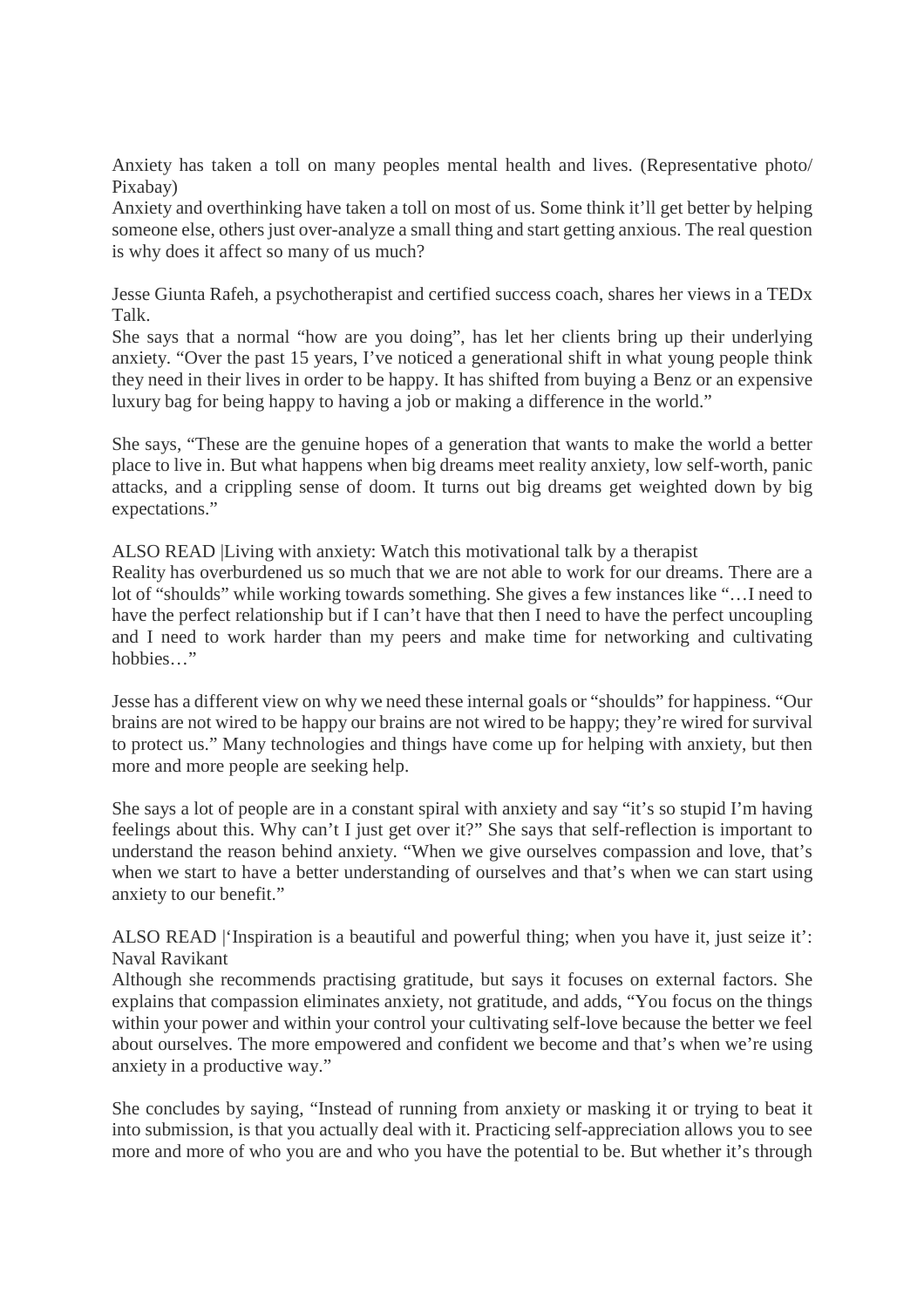my self-appreciation practice or finding a therapist or just admitting it to a friend, you know I'm not abnormal for feeling this. I can face it. I can create change."

#### **Nutrition**

# **Is it possible to outgrow a food allergy? Experts answer "Food allergies that develop during adulthood, or persist into adulthood, are likely to be lifelong allergies," said Deepti Khatuja, clinical nutritionist (The Indian Express: 20220224)**

https://indianexpress.com/article/lifestyle/health/is-it-possible-to-grow-out-of-a-food-allergyexperts-answer-7763926/

food allergyHere's everything you need to know about food allergies, and if you can grow out of them. (Photo: Pexels)

A food allergy is a condition in which consumption of a certain food item can trigger an unusual immune response, caused by immunoglobulin E (IgE) antibody wherein the body's immune system mistakenly treats proteins found in food as a threat. While food allergies are quite common, they can also be life threatening when these involve respiratory and/or cardiovascular distress. Although it is possible for any food to cause an allergy, there are some common ones like shellfish and nut allergies in adults, and milk, eggs, fish, peanuts and other nuts in children.

"Food allergies are mostly developed during childhood (children under the age of 3) but can develop at any age in life. Food allergies that develop during adulthood, or persist into adulthood, are likely to be lifelong allergies," said Deepti Khatuja, head clinical nutritionist at Fortis Memorial Institute, Gurgaon.

ALSO READ |Gluten intolerance: Everything you need to know shellfish Shellfish allergy is common in adults. (Photo: Pexels) Symptoms of food allergy

Khatuja notes the following as common symptoms of a food allergy:

an itchy sensation inside the mouth, throat or ears a raised itchy red rash (urticaria, or "hives") swelling of the face, around the eyes, lips, tongue and roof of the mouth (angioedema) vomiting Difference between food allergy and intolerance

A food intolerance is difficulty digesting certain foods and having an unpleasant physical reaction to them. It causes symptoms such as bloating and tummy pain, which usually happen a few hours after eating the food, and does not include the immune system. The symptoms are